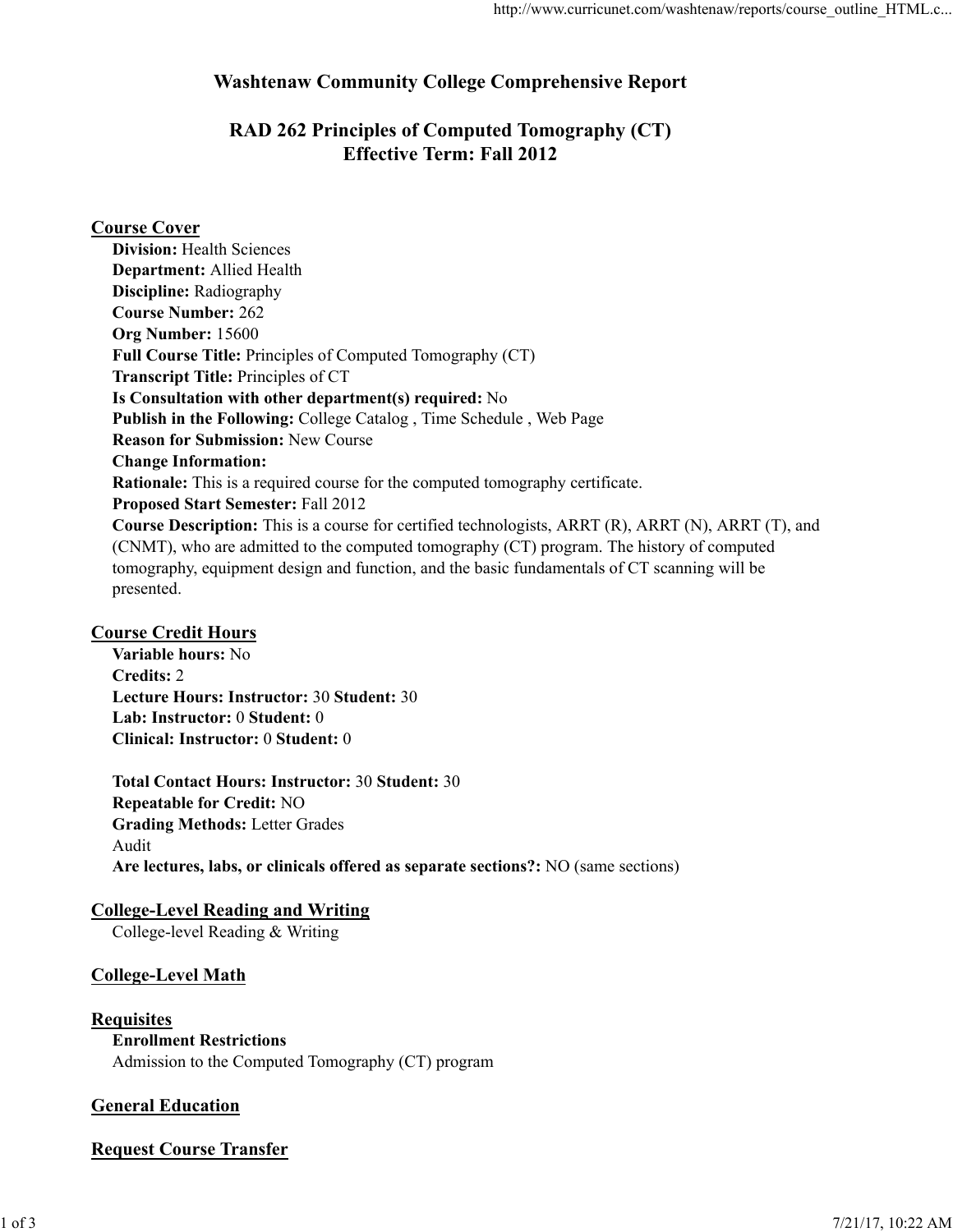### **Proposed For:**

## **Student Learning Outcomes**

1. Recognize the historical events that lead to the development of computed tomography (CT).

### **Assessment 1**

Assessment Tool: Embedded questions on the multiple choice final exam Assessment Date: Fall 2015 Assessment Cycle: Every Three Years Course section(s)/other population: All sections Number students to be assessed: All students (maximum admission to Computed Tomography (CT) program is 12 students) How the assessment will be scored: Blind-scored with an answer key. Standard of success to be used for this assessment: 90% of the students will score 75% or higher on the outcome related questions. Who will score and analyze the data: Faculty

2. Correlate the design and operation of a computed tomography (CT) system.

### **Assessment 1**

Assessment Tool: Embedded questions on the multiple choice final exam Assessment Date: Fall 2015 Assessment Cycle: Every Three Years Course section(s)/other population: All sections Number students to be assessed: All students (maximum admission to Computed Tomography (CT) program is 12 students) How the assessment will be scored: Blind-scored with an answer key. Standard of success to be used for this assessment: 90% of the students will score 75% or higher on the outcome related questions. Who will score and analyze the data: Faculty

3. Apply the basic fundamentals of computed tomography (CT) scanning.

## **Assessment 1**

Assessment Tool: Embedded questions on the multiple choice final exam

Assessment Date: Fall 2015

Assessment Cycle: Every Three Years

Course section(s)/other population: All sections

Number students to be assessed: All students (maximum admission to Computed Tomography

(CT) program is 12 students)

How the assessment will be scored: Blind-scored with an answer key.

Standard of success to be used for this assessment: 90% of the students will score 75% or higher on the outcome related questions.

Who will score and analyze the data: Faculty

## **Course Objectives**

- 1. Identify the events that lead to the evolution of computed tomography (CT).
- 2. Identify the pioneers in computed tomography (CT) and state their contributions.
- 3. List and describe the various generations of computed tomography (CT) imaging systems.
- 4. Identify the components of a computed tomography (CT) system and explain their function.
- 5. Discuss quality control and quality assurance measurements in computed tomography (CT).
- 6. Compare and contrast vendor specific terminology regarding computed tomography (CT) equipment.
- 7. Develop strategies for the development and implementation of a computed tomography (CT) scan protocol management system.
- 8. List and explain radiation dose management techniques for computed tomography (CT).